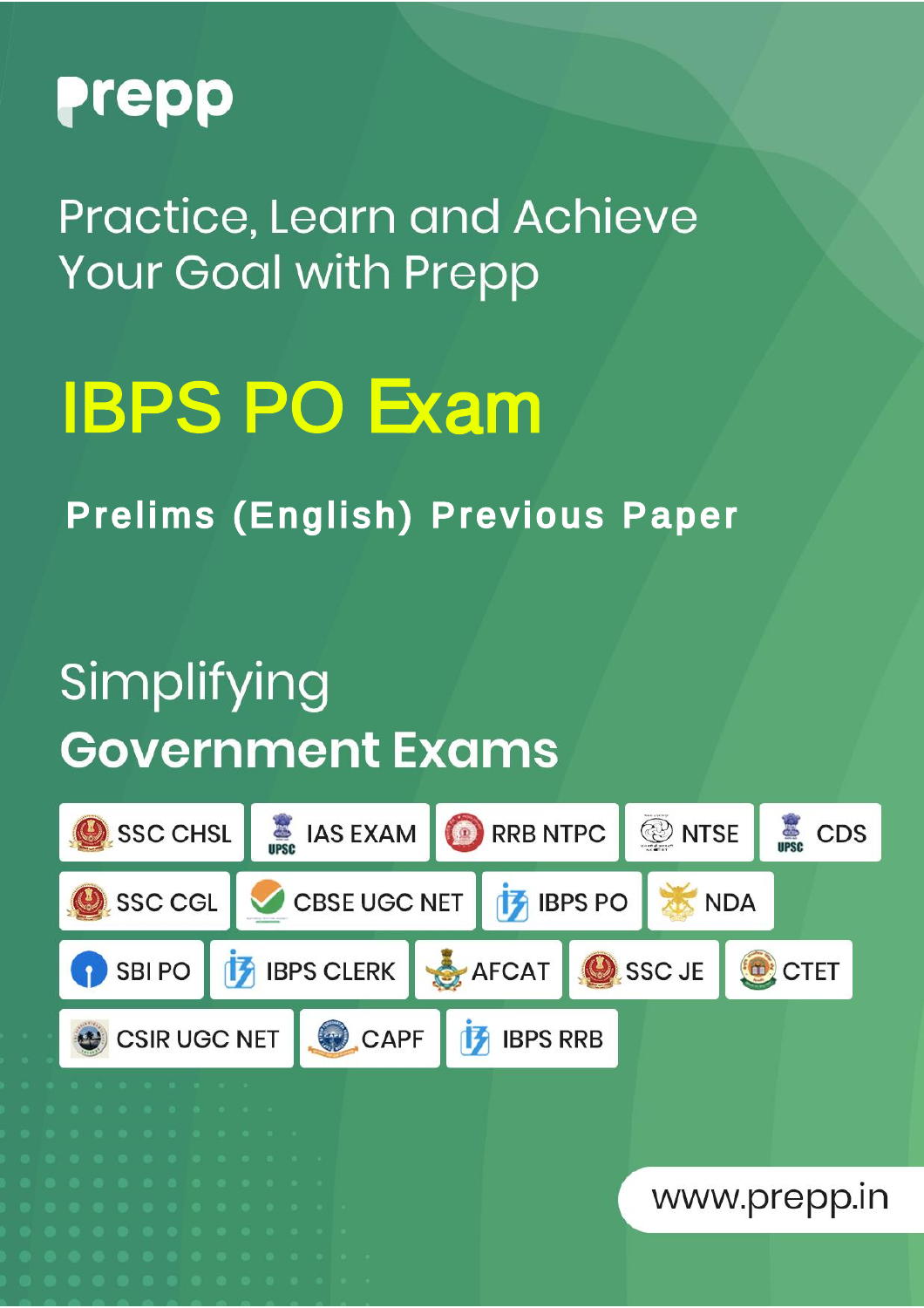| 1. | series?                                    | <b>Direction:</b> What will come in place of the<br>question mark (?) in the following number |
|----|--------------------------------------------|-----------------------------------------------------------------------------------------------|
|    | 17, 98, 26, 89, 35, ?                      |                                                                                               |
|    | A. 80                                      | B. 75                                                                                         |
|    | C.67                                       | D. 53                                                                                         |
|    | E. None of these                           |                                                                                               |
|    |                                            | 2. What will come in place of the question mark                                               |
|    | in the series below?                       |                                                                                               |
|    | 2, 17, 89, 359, 1079, ?                    |                                                                                               |
|    | A. 2137                                    | B. 2121                                                                                       |
|    | C. 2377                                    | D. 2159                                                                                       |
|    | E. None of these                           |                                                                                               |
|    |                                            | 3. What will come in place of the question mark                                               |
|    | in the series below?                       |                                                                                               |
|    | 3, 5, 15, 45, 113, ?                       |                                                                                               |
|    | A. 250                                     | B. 243                                                                                        |
|    | C.247                                      | D. 261                                                                                        |
|    | E. None of these                           |                                                                                               |
| 4. |                                            | What will come in place of the question mark                                                  |
|    | in the series below?                       |                                                                                               |
|    | 7, 4.5, 5.5, 12, 49, ?                     |                                                                                               |
|    | A. 393                                     | B. 396                                                                                        |
|    | C. 354                                     | D. 367                                                                                        |
|    | E. None of these                           |                                                                                               |
| 5. |                                            | Direction: What will come in place of the                                                     |
|    |                                            | question mark (?) in the following number                                                     |
|    | series?                                    |                                                                                               |
|    | 3240, 540, 108, 27, ?, 4.5                 |                                                                                               |
|    | A. 7                                       | B. 10                                                                                         |
|    | C.9                                        | D. 8                                                                                          |
|    | E. None of these                           |                                                                                               |
| 6. |                                            | Direction: What should come in place of                                                       |
|    |                                            | question mark (?) in the following question?                                                  |
|    |                                            | (You do not have to calculate the exact                                                       |
|    | value.)                                    |                                                                                               |
|    |                                            | $(\sqrt{80.997} - \sqrt{25.001}) \times (\sqrt{120.98} + \sqrt{16.02})$                       |
|    | $=$ ?                                      |                                                                                               |
|    | A. 20                                      | B. 30                                                                                         |
|    | C.40                                       | D. 50                                                                                         |
|    | E. 60                                      |                                                                                               |
| 7. |                                            | <b>Direction:</b> What will come in the place of                                              |
|    |                                            | question mark (?) in the following question                                                   |
|    |                                            | (You do not have to calculate the exact                                                       |
|    | value)?                                    |                                                                                               |
|    | $53.01 - 345.02 \div 22.99 = 2 \times (?)$ |                                                                                               |
|    | A. 14                                      | B. 19                                                                                         |
|    | C.24                                       | D. 54                                                                                         |

E. 64

8. **Direction:** What will come in the place of question mark (?) in the following question (You do not have to calculate the exact value)?

 $(184.002 - 29 \div 5) \times 29.997 = ?$ A. 5140 B. 5240 C. 5340 D. 5440 E. 5540

9. **Direction:** What will come in the place of question mark (?) in the following question (You do not have to calculate the exact value)?  $\sqrt{(3099.985 \div 62.001 + 14.001)}$  = ?

A. 8 B. 13 C. 18 D. 23 E. 28

10. **Direction:** What approximate value should come at the place of question mark (?) in the following questions (You are not expected to calculate the exact value).

 $(111.93 \times 5) \div 14.02 = 11.002 + ?$ A. 11 B. 10 C. 29 D. 34 E. 40

11. **Direction:** What will come in the place of question mark (?) in the following question (You do not have to calculate the exact value)?

24.97% of 84.01  $\div$  6.995 = ? A. 3 B. 6 C. 9 D. 12 E. 15

**Direction (12-16)**: Study the following graph carefully to answer the question: Study the following graph carefully to answer the question:

Number of Books Sold by Shop A & Shop B



12. What is the approximate average number of books sold by Shop B during all the days together? A. 1193 B. 1867

| A. 1193 | B. 1867 |
|---------|---------|
| C. 1534 | D. 2246 |
| E. 2048 |         |

Latest Sarkari Jobs, Govt Exam Results, Vacancies and updates on one click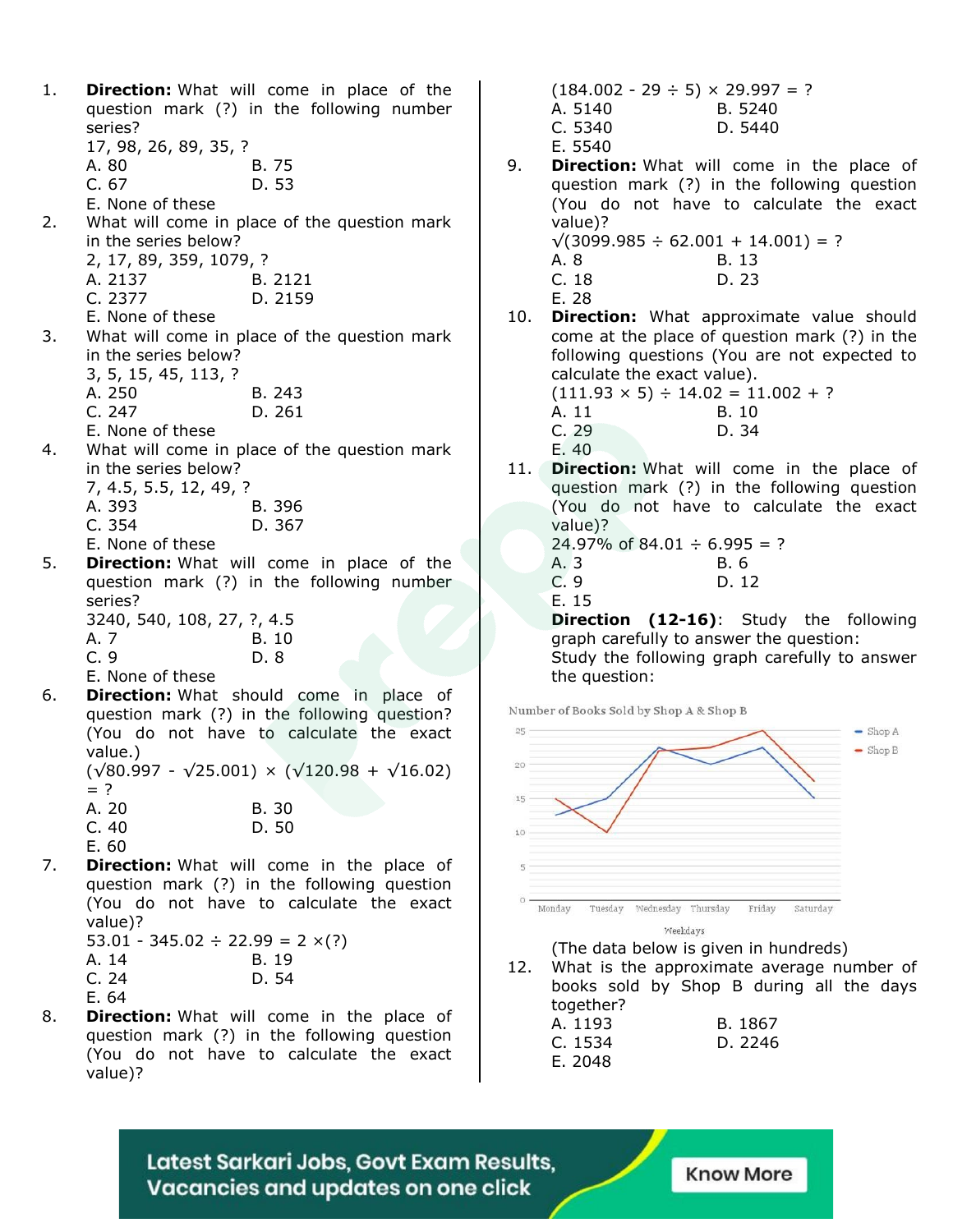- 13. The number of books sold by Shop B on Friday is what percent of the total number of books sold by both Shop A and B on all the days together? (Rounded off to the nearest integer)
	- A. 21 B. 8 C. 11 D. 19
	- E. 15
- 14. What is the respective ratio of the number of books sold by Shop A on Thursday to the number of books sold by Shop B on Monday? A. 11 : 12 B. 7 :5
	- C. 3 : 4 D. 8:3
	- E. None of these
- 15. What is the respective ratio of the total number of books sold on Friday to the total number of books sold on Thursday?
	- A. 14 : 13 B. 13 : 14
	- C. 17 : 19 D. 19 : 17
	- E. None of these
- 16. The total books sold by Shop B on all days excluding Wednesday is what percent of the total number of books sold on Thursday, Friday and Saturday together?

| A. 168.25% | B. 167%   |
|------------|-----------|
| $C. 177\%$ | D. 138.5% |
| E. 137%    |           |

**Direction (17-22)**: Read the following graph carefully and answer the questions that follow:

The data of the total students in a class in given, along with the data of those who do not take part in any activity. The ratio of students taking part in 2 different activities is also given below.

| Classes | Total<br>Students | Students not<br>participating<br>in any activity | Ratio of students<br>taking part in<br>Group Singing:<br>Quiz |
|---------|-------------------|--------------------------------------------------|---------------------------------------------------------------|
| VII     | 280               | 210                                              | 5:2                                                           |
| VIII    | 310               | 220                                              | 4:1                                                           |
| IX      | 185               | 95                                               | 3:2                                                           |
| Χ       | 220               | 160                                              | 7:3                                                           |

17. What is the approximate average number of students who take part in the activities from classes VII, VIII and X?

| A. 78 | B. 73 |
|-------|-------|
| C. 83 | D. 87 |

- E. 92
- 18. What is the ratio of the students who participated in group singing from VIII class to those who participated in the quiz from IX class?
	- A. 2:3 B. 3:1 C. 1:3 D. 2:1

E. None of these

- 19. What is the difference between the number of students who take part in quiz from VII & VIII classes together and total students who take part in any activity from Class IX? A. 52 B. 56
	- C. 59 D. 63
	- E. 66
- 20. The number of students who take part in quiz from VII class is what approximately percent of the total number of students who take part in group singing from VIII and X class together?
	- A. 19% B. 17% C. 22% D. 23%

E. None of these

- 21. What is total number of students who take part in quiz from all the classes together? A. 69 B. 78
	- C. 87 D. 82

E. 92

22. The total number of students who do not take part in any of the activities from class IX is what percent of the total number of students who took part in any of the activities from class VII, VIII & IX?

| A. 48                  | B. 35 |
|------------------------|-------|
| C.38                   | D. 49 |
| $\Gamma$ None of these |       |

E. None of these

23. The ratio of the speed of Two trains is 5:8. Sum of their length is 660. The ratio of time taken to cross an Electric Pole by train A and B is 4:3. What is the difference between the length of two trains?

| A. 50 m       | B. 40 m |  |
|---------------|---------|--|
| $\sim$ $\sim$ |         |  |

C. 60 m D. 45 m

E. None of these

24. At present, the sum of ages of 4 people is 76. After 7 years, the ratio will be 7:6:5:8. Find out the present age of C? A. 12 B. 11

| C. 17 | D. 13 |
|-------|-------|
|-------|-------|

E. None of these

Latest Sarkari Jobs, Govt Exam Results, Vacancies and updates on one click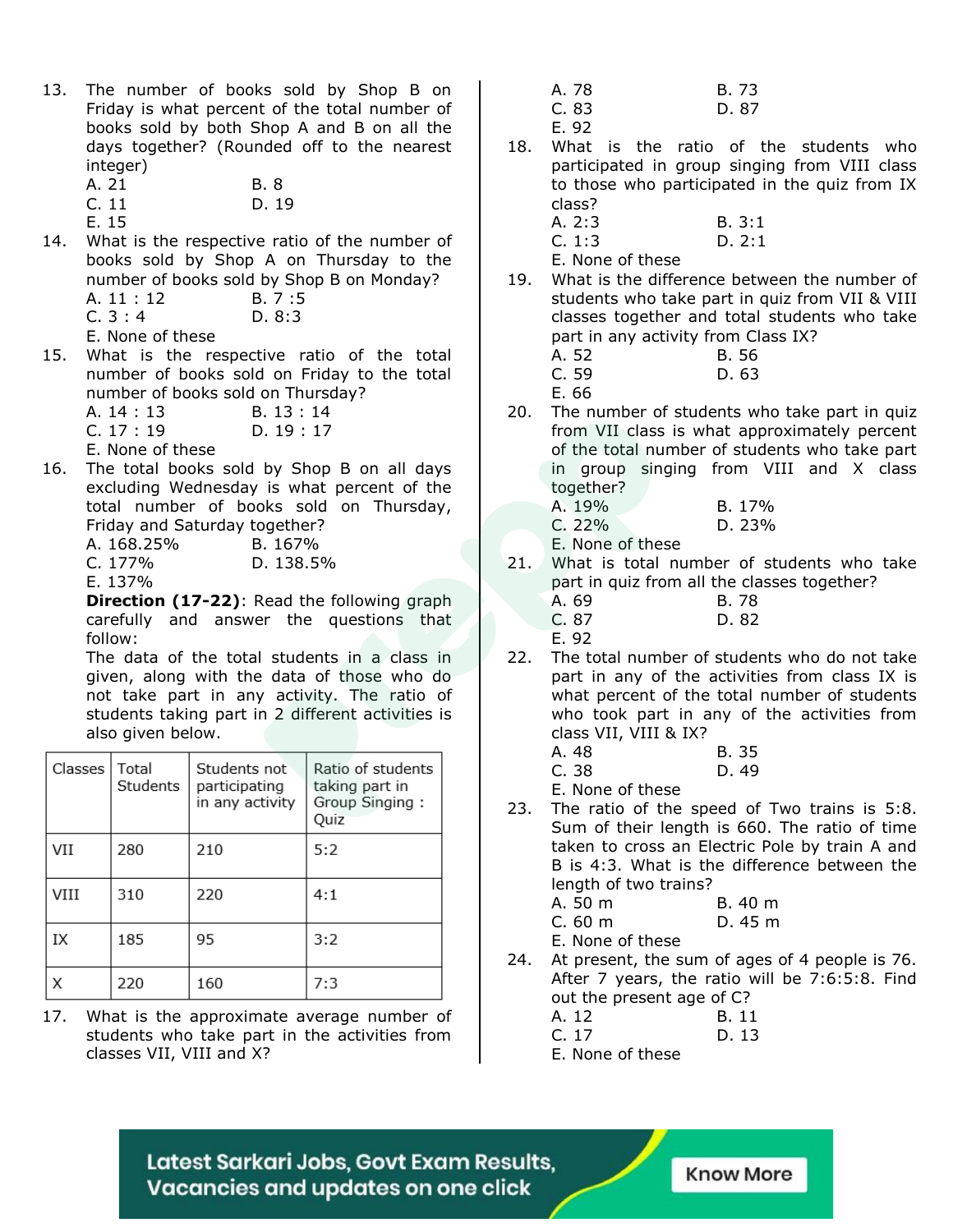- 25. There are four consecutive even integers. Sum of the reciprocals of the first two number is (11/60). Find the reciprocal of third largest number of the series.
	- A. 1/12 B. 2/14 C. 1/14 D. 2/13
	- E. None of these
- 26. There is a three digit number. The digit at the tenth place is 3. If the place of all the digits are replaced with each other symmetrically about the tens position, then the new number obtained is 396 more than the original three digit number. The sum of the digits at unit & hundredth place is 14. Find out the original number?
	- A. 513 B. 539 C. 439 D. 613
	- E. 543
- 27. Marked price of an article is 1600 Rs. more than the cost price. When the same article is sold at a discount of Rs. 500 then the percent profit earned is 25%. For earning a profit of 30%, the article should be sold at what price?
	- A. 5740 B. 5720
	- C. 5620 D. 5730
	- E. None of these
- 28. A takes 24 day in completing a work alone. TIme taken by A in completing 1/3rd of the work is equal to the time taken by B in completing half of the work. How many days will be taken in completing the work if both A & B start working together?
	- A. 21/3 days B. 48 days
	- C. 40 days D. 48/5 days
	- E. None of these
- 29. A train left from station A for station B at 4 pm at an average speed of 80 kmph. At 8 pm, another train also had left from station A for station B on a parallel track at an average speed of 120 kmph. How far from A is another train expected to overtake the first train?

| A. 900 km | B. 940 km |
|-----------|-----------|
| C. 960 km | D. 980 km |
| - ^^^ '   |           |

- E. 920 km
- 30. In a business, A invested 1200 rs. more than B. B invested his amount for 15 months while A invested for 4 months more than that of B. If total profit was 1240 rs. in which the profit of B is 280 Rs. less than that if A. then what was the invested amount of A?
	- A. 6000 B. 7000 C. 5000 D. 8000
	- E. 6500

31. A bucket contains a mixture of two liquids A and B in the proportion 7: 5 . If 9 litres of the mixture is replaced by 9 litres of liquid B, then the ratio of the two liquid becomes 7: 9. How much of the liquid A was there in the bucket ? A. 21 litres B. 15 litres C. 23 litres D. 18 litres

E. 25 litres

32. The difference between Simple Interest and Compound Interest at the rate of 12% on the same amount for 3 years is Rs. 112.32. What is the principal amount if interest is compounded annually?

|  | A. Rs. 25000 |  | B. Rs. 2500 |
|--|--------------|--|-------------|
|  | C. Rs. 50000 |  | D. Rs. 5000 |
|  |              |  |             |

E. Rs. 2000

- 33. The ratio of volume of a cone to that of a cylinder if cylinder radius is reduced by 4 times and its height increased by 8 times of that of the cone, is -
	- A. 3 : 2 B. 2 : 3
	- C. 5 : 7 D. 7 : 5

E. None of the above

34. The speed of a boat when travelling downstream is 32 km/h, whereas when travelling upstream it is 28 km/h. What is the speed of the boat in still water? A. 27 km/h B. 29 km/h C. 31 km/h D. Cannot be determined

E. None of the above

- 35. A shopkeeper mixed two verities of rice at Rs. 40/kg and Rs. 60/kg in the ratio 3: 2 and sold the mixture at 10% profit. Find the price per kg at which he sold the mixture?
	- A. Rs. 56 B. Rs. 58.8
	- C. Rs. 54 D. Rs. 52.8

E. None of these

36. **Direction:** Four statements are given below at A, B, C and D. There may be some errors in the given statement(s). The incorrect statement is your answer.

> A. To drain water away from the tracks, railroad beds, like road beds, are designed in which there is usually a bed of rock and gravel resulting in fast drainage from the tracks.

> B. Railroad beds, like road beds, are designed in which there is usually a bed of rock and gravel that results in the fast drainage from the tracks.

> C. A bed of rock and gravel, called the railroad bed, is designed similar to a road bed to drain water away from the tracks.

Latest Sarkari Jobs, Govt Exam Results, Vacancies and updates on one click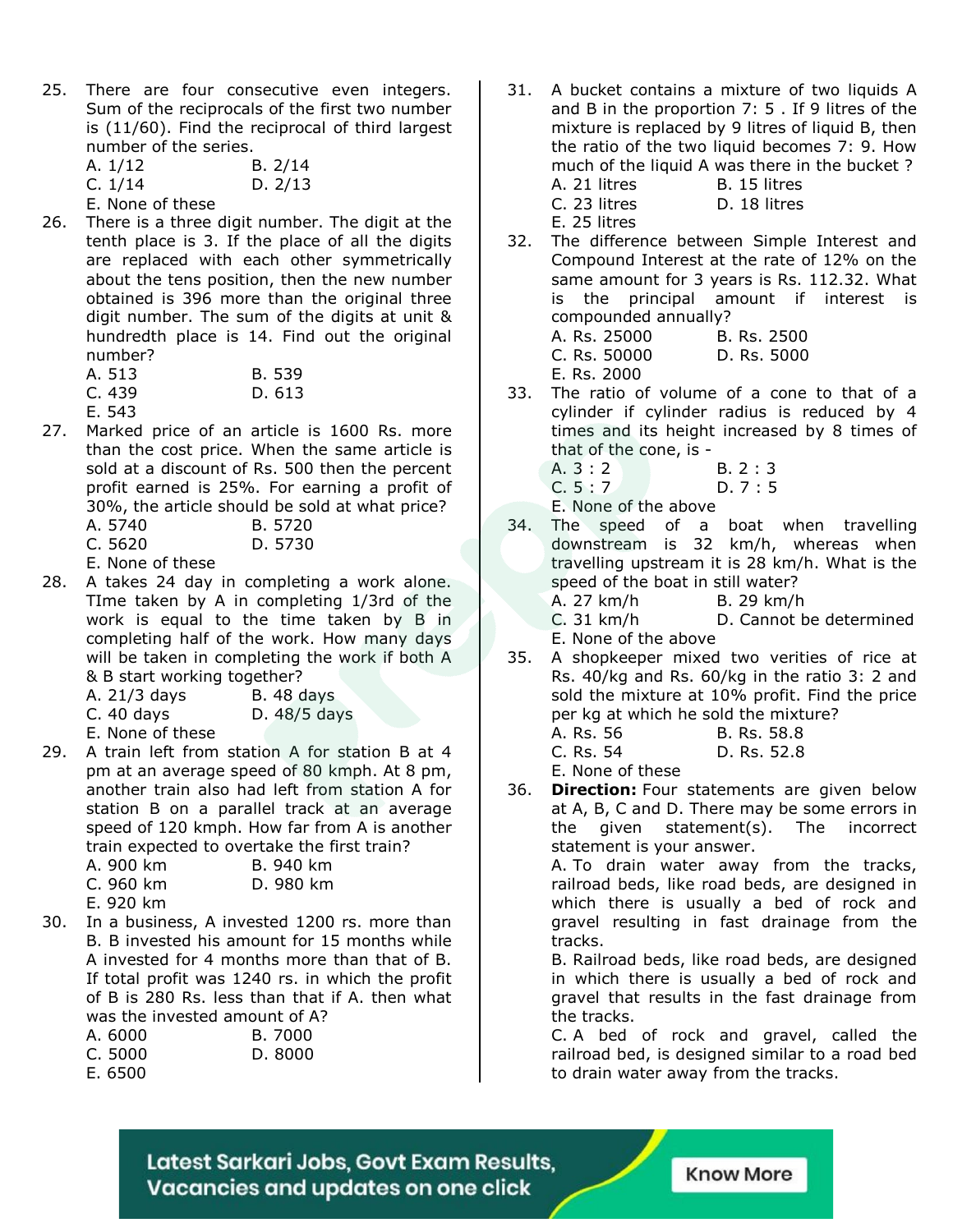D. Railroad beds, like road beds, are designed to drain water apart from the tracks, so there is usually a bed of rock and gravel resulting in fast drainage away from the tracks.

- E. All are incorrect
- 37. **Direction:** Four statements are given below at A, B, C and D. There may be some errors in the given statement(s). The incorrect statement is your answer.

A. Many Japanese cities had extensive tram systems until the 1960s, when increased motorization started to make some lines disappear.

B. Increased motorization started to make some lines disappear after the1960s until when many Japanese cities had extensive tram systems.

C. When increased motorization started to make lines disappear, many Japanese cities has extensive tram systems until the 1960s.

D. Until the 1960s, when increased motorization started to make some lines disappear, many Japanese cities had extensive tram systems.

E. All are incorrect

38. **Direction:** Four statements are given below at A, B, C and D. There may be some errors in the given statement(s). The incorrect statement is your answer.

A. Archaeological research in Sarasota documents more than ten thousand years of seasonal occupation by native people.

B. More than ten thousand years of seasonal occupation by native people have been documented in the archaeological research in Sarasota.

C. Sarasota's archaeological research has recorded more than ten thousand years of seasonal occupation by native people.

D. The seasonality in native people has been documented in Sarasota's archaeological research.

E. All are incorrect

39. **Direction:** Four statements are given below at A, B, C and D. There may be some errors in the given statement(s). The incorrect statement is your answer.

A. Racing for the bus, her bag flew open and all the documents were lost.

B. As she raced for the bus, her bag flew open making the documents lose.

C. Racing for the bus, her bag flung open and all the documents were lost.

D. The documents were lost, when racing for the bus, her bag flung open.

E. All are incorrect

40. **Direction:** Four statements are given below at A, B, C and D. There may be some errors in the given statement(s). The incorrect statement is your answer.

> A. The Trump administration is intensifying its effort to crack down the so-called sanctuary cities that refuse to comply with federal immigration authorities.

> B. Efforts were intensified by the Trump administration to crack down the sanctuary cities that refused to comply with federal immigration authorities.

> C. The so called sanctuary cities that refused to abide by the federal immigration authorities will be cracked down by the intensified efforts of the Trump administration.

> D. Federal immigration authorities must be complied into by sanctuary cities if the efforts of the Trump Administration must be intensified.

E. All are incorrect

41. **Direction:** Four statements are given below at A, B, C and D. There may be some errors in the given statement(s). The incorrect statement is your answer.

> A. Dark web transactions were initially carried out using legally state-issued currencies.

> B. The initial dark web transactions were carried out by legal state-issues currencies.

> C. The legal state-issued currencies were used to initially carry in the transactions between the dark webs.

> D. Legal state-issued currencies were initially used to carrying out dark web transactions. E. All are incorrect

42. **Direction**: Four statements are given below at A, B, C and D. There may be some errors in the given statement(s). The incorrect statement is your answer.

A. The result is the ostensible setting aside of the writer from the reporter triptychal of travelogue, diary entries, and philosophical.

B. What results is a triptychal of travelogue, diary entries, and philosophical asides that ostensibly set the writer apart from the reporter.

C. Triptychal of travelogues, diary entries and philosophical asides are the results that genuinely set the reporter apart.

Latest Sarkari Jobs, Govt Exam Results, Vacancies and updates on one click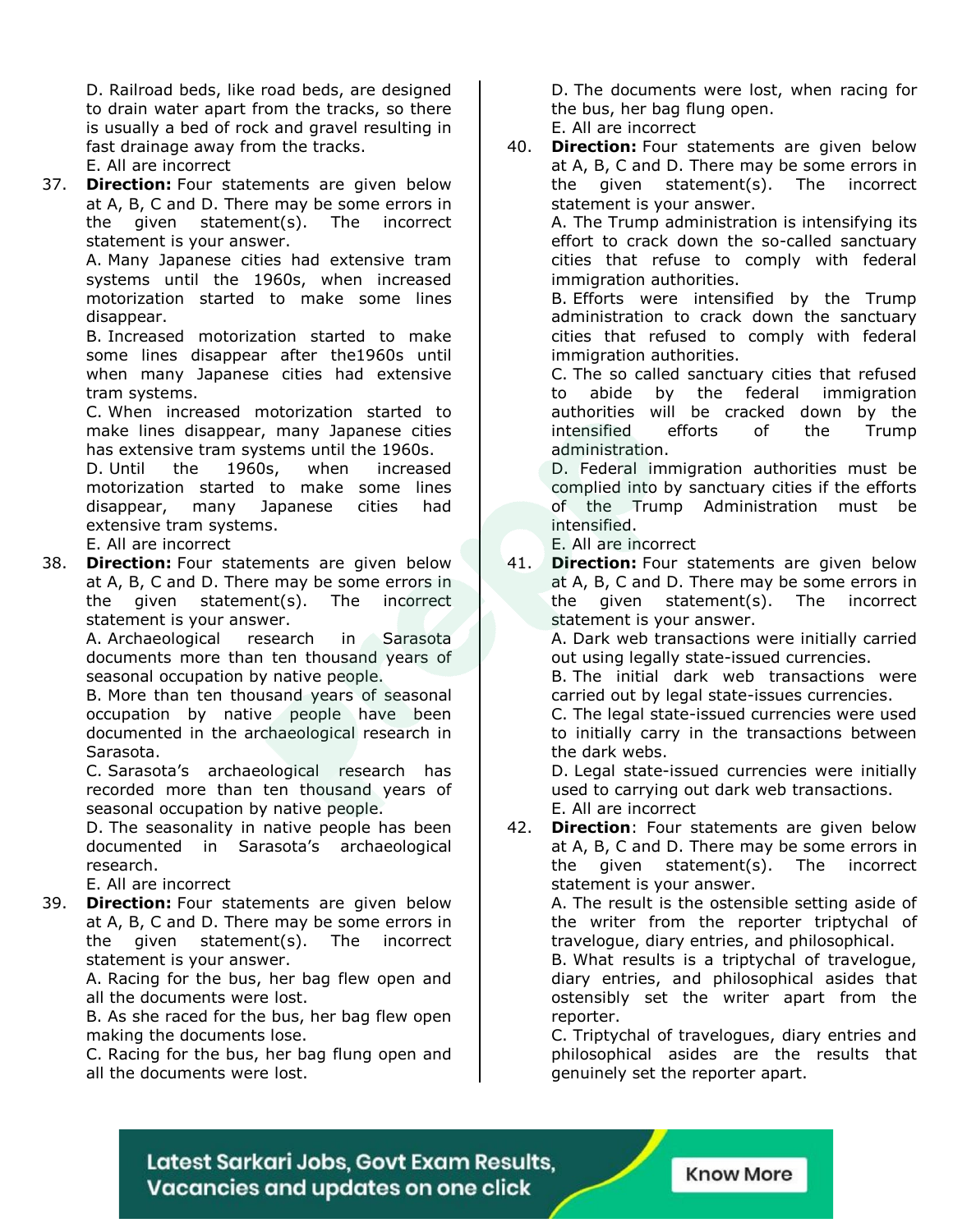D. Setting the writer apart from the reporter ostensibly the triptych of travelogue, diary entries and philosophical asides.

E. All are incorrect

43. **Direction**: Four statements are given below at A, B, C and D. There may be some errors in the given statement(s). The incorrect statement is your answer.

> A. People as many as those in a small nation can be seen, at stations, commuting from faraway places every day.

> B. People from faraway places are poured out by the stations of numerical small nations.

> C. The stations pour out people commuting from faraway places every day, of the numerical magnitude of small nations.

> D. People of a numerical magnitude of small nations commuting from faraway places are poured out by the stations every day.

E. All are incorrect

44. **Direction:** Four statements are given below at A, B, C and D. There may be some errors in the given statement(s). The incorrect statement is your answer.

> A. The war of succession ultimately boiled over to who had more power.

> B. The war of succession ultimately boiled below to who had more power.

> C. The war of succession ultimately boiled upon to who had more power.

> D. The war of succession ultimately boiled down for who had more power.

E. All are incorrect

45. **Direction:** Four statements are given below at A, B, C and D. There may be some errors in the given statement(s). The incorrect statement is your answer.

> A. The deceased soldier's family is banking upon the government for justice and support.

> B. The government is being banked upon by the deceased soldier's family for justice and support.

> C. For justice and support, the deceased soldier's family is banking upon the government.

> D. The family of the deceased soldier is banking of the government for justice and support.

E. All are incorrect

46. **Direction:** Which of the following phrases (i), (ii), and (iii) given below each sentence should replace the phrase printed in bold letters to make the sentence grammatically correct? Choose the best option among the five given alternatives that reflect the correct use of phrase in the context of the grammatically correct sentence. If the sentence is correct as it is, mark (E) i.e., "No correction required" as the answer

"I need you to **give me a ballparks worth of figures of how much this event is going to cost** us in the next two months."

i. give me a ballpark figure of how much this event is going to cost

ii. give me the biggest ballpark of your figure, how much this event is going to cost

iii. give me a ballpark figure of how much this event is coming to cost

- A. Only i B. Only ii
	- C. Only iii D. ii and iii

E. No correction required

47. **Direction:** In the given question, a part of the sentence is printed in bold. Below the sentence three alternatives to the bold part are given which may help improve the sentence. Choose the option that reflects the correct use of the phrase in the context of the sentence. In case the given sentence is correct, your answer is (E) i.e. No correction required.

For the people living below the poverty line, it is important to find jobs that **had provided** enough money to attain a minimum standard of living.

i. will have provided

- ii. has provided
- iii. provide
- A. Only i B. Only ii

C. Only iii D. i and ii

E. No correction required

48. **Direction:** Which of the following phrases (i), (ii), and (iii) given below each sentence should replace the phrase printed in bold letters to make the sentence grammatically correct? Choose the best option among the five given alternatives that reflect the correct use of phrase in the context of the grammatically correct sentence. If the sentence is correct as it is, mark (E) i.e., "No correction required" as the answer.

Latest Sarkari Jobs, Govt Exam Results, Vacancies and updates on one click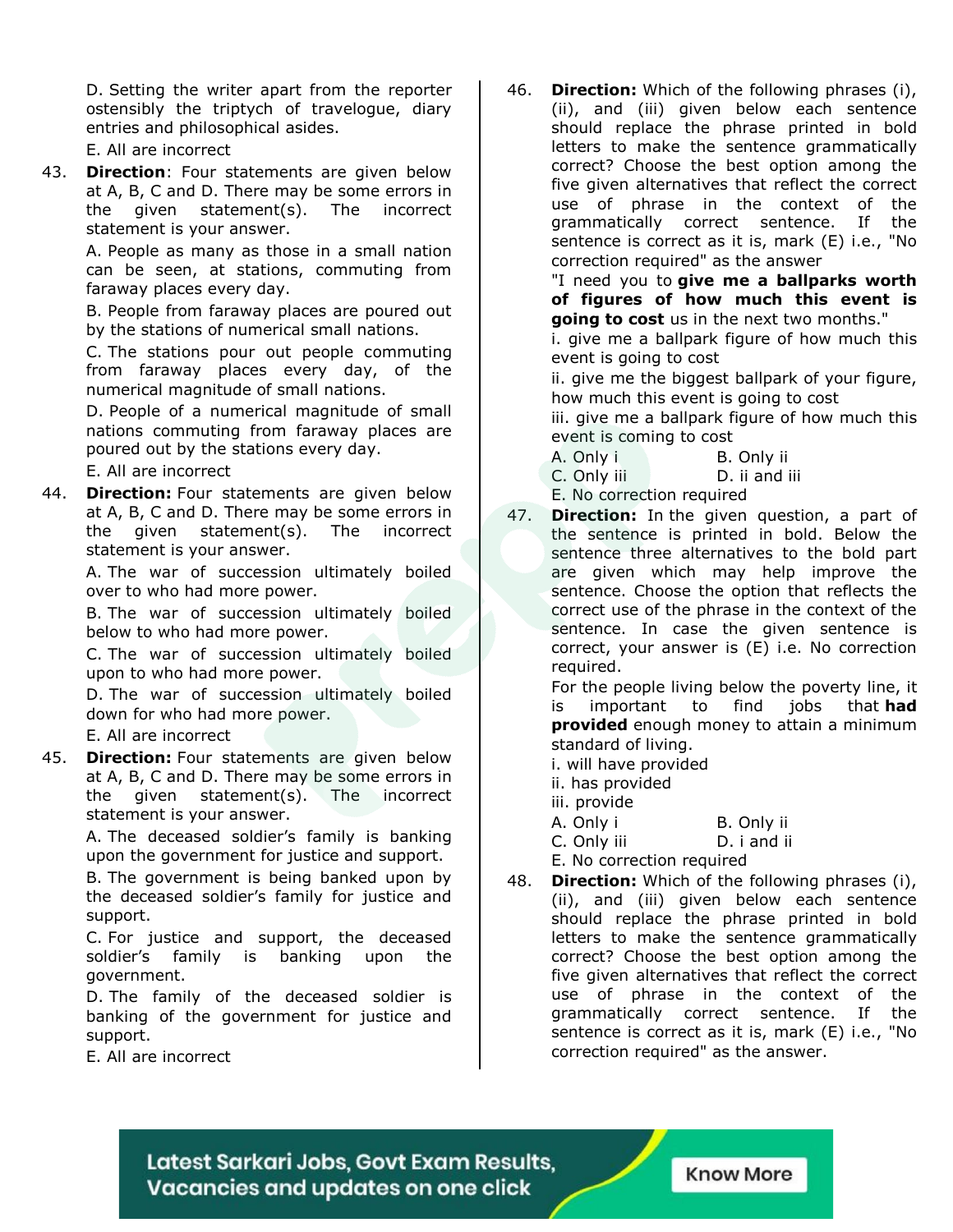Despite the abuse and insults that were hurled at him, **he really sticks on his guns and showed the protesters** how to be calm.

i. he really stuck onto his guns and showed the protesters

ii. he really stuck to his guns and showed the protesters

iii. he really is sticking his guns onto the protesters

| A. Only i   | B. Only ii    |  |
|-------------|---------------|--|
| C. Only iii | D. ii and iii |  |

- E. No correction required
- 49. **Direction:** Which of the following phrases (i), (ii), and (iii) given below each sentence should replace the phrase printed in bold letters to make the sentence grammatically correct? Choose the best option among the five given alternatives that reflect the correct use of phrase in the context of the grammatically correct sentence. If the sentence is correct as it is, mark (E) i.e., "No correction required" as the answer.

The government cannot realize good price from certain assets but their disposal

#### will **helped in stop the drain.**

- i. Help in stoppage in the drain
- ii. Help stop the drain
- iii. Be helping in draining

| A. Only i | B. Only ii |  |
|-----------|------------|--|
|           |            |  |

C. Only iii D. i and iii

#### E. No correction required

50. **Direction:** Which of the following phrases (i), (ii), and (iii) given below each sentence should replace the phrase printed in bold letters to make the sentence grammatically correct? Choose the best option among the five given alternatives that reflect the correct use of phrase in the context of the grammatically correct sentence. If the sentence is correct as it is, mark (E) i.e., "No correction required" as the answer.

> Insurance is a contract, **represented for a policy**, in which an individual or entity receives financial protection.

- i. Represented in a policy
- ii. Represented by a policy
- iii. Represented with a policy
- A. Only i B. Only ii
- C. Only iii D. i and ii
- E. No correction required

51. **Direction:** Which of the following phrases (i), (ii), and (iii) given below each sentence should replace the phrase printed in bold letters to make the sentence grammatically correct? Choose the best option among the five given alternatives that reflect the correct use of phrase in the context of the grammatically correct sentence. If the sentence is correct as it is, mark (E) i.e., "No correction required" as the answer.

> The **vilest of the thing that can be done by a person** is to ill-treat dogs and other defenseless animals.

i. vile things that can be done by persons.

ii. vilest things that can be done by a person.

iii. vilest thing that can be done by a person.

A. Only i B. Only ii

C. Only iii D. ii and iii

E. No correction required

52. **Direction:** Which of the following phrases (i), (ii), and (iii) given below each sentence should replace the phrase printed in bold letters to make the sentence grammatically correct? Choose the best option among the five given alternatives that reflect the correct use of phrase in the context of the grammatically correct sentence. If the sentence is correct as it is, mark (E) i.e., "No correction required" as the answer.

The trees **shed his leaves every time autumn approaches** but a healthy tree always gets its leaves back in the spring, which explains the point that fighting spirit is enough to keep one afloat.

i. Has shed their leaves every time autumn approaches

ii. shed their leaves every time autumn approaches

iii. shed its leaves every time autumn approaches

A. Only i B. Only ii C. Only iii D. i and iii

E. No correction required

53. **Direction:** Which of the following phrases (i), (ii), and (iii) given below each sentence should replace the phrase printed in bold letters to make the sentence grammatically correct? Choose the best option among the five given alternatives that reflect the correct use of phrase in the context of the grammatically correct sentence. If the sentence is correct as it is, mark (E) i.e., "No correction required" as the answer.

Latest Sarkari Jobs, Govt Exam Results, Vacancies and updates on one click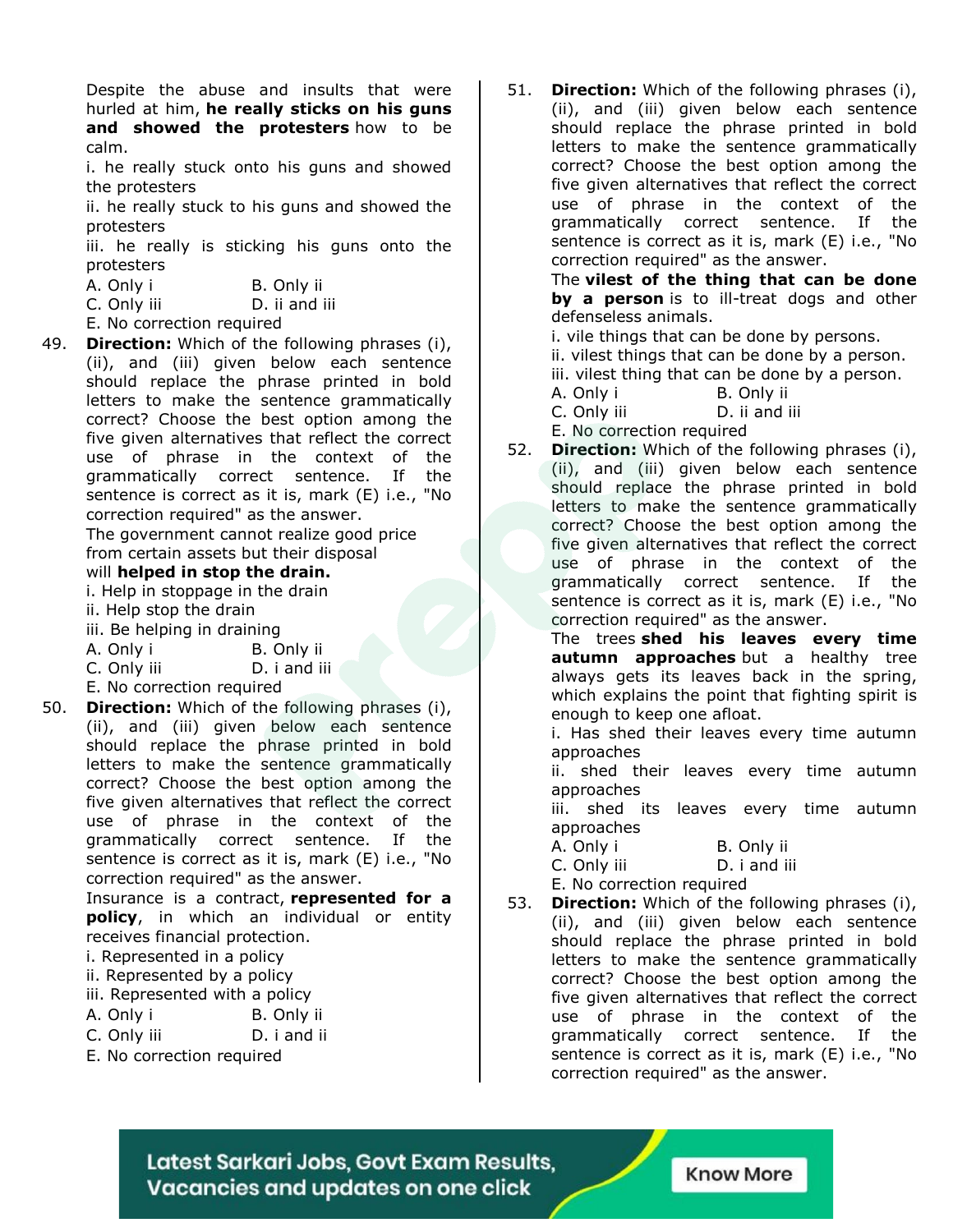My father told me that all the labor and effort **one puts in to the professional front is meant to make life** easier and therefore any professional success coming at the cost of personal happiness is pointless.

i. one puts at the professional front is meant to make life

ii. one puts onto the professional front is meant to make life

iii. one who puts into the professional front is meant to make life

| A. Only i | B. Only ii |
|-----------|------------|
|-----------|------------|

C. Only iii D. ii and iii

- E. No correction required
- 54. **Direction:** Which of the following phrases (i), (ii), and (iii) given below each sentence should replace the phrase printed in bold letters to make the sentence grammatically correct? Choose the best option among the five given alternatives that reflect the correct use of phrase in the context of the grammatically correct sentence. If the sentence is correct as it is, mark (E) i.e., "No correction required" as the answer.

The co-production agreement has already resulted in several film ventures being signed, **and this would hopefully open up the market** for more Indian films and television programs.

i. and this hopefully open up the market ii. and this hopefully opened up the market iii. and this is hopefully opening up the market

| A. Only i   |  | B. Only ii  |
|-------------|--|-------------|
| C. Only iii |  | D. i and ii |

| $C.$ UIIIY III |                                               | $U.$ $\blacksquare$ and $\Pi$ |  |
|----------------|-----------------------------------------------|-------------------------------|--|
|                | The Million and an analysis and acceptance of |                               |  |

- E. No correction required
- 55. **Direction:** Which of the following phrases (i), (ii), and (iii) given below each sentence should replace the phrase printed in bold letters to make the sentence grammatically correct? Choose the best option among the five given alternatives that reflect the correct use of phrase in the context of the grammatically correct sentence. If the sentence is correct as it is, mark (E) i.e., "No correction required" as the answer.

The political masters of health care system have not listened to professional health planners because it **has not been profitable for them to do so**.

i. Has not been profitable for them to do that things.

ii. Has been unprofitable for the professionals to do so.

iii. Has been not profitable for them to do so.

A. Only i B. Only ii

C. Only iii D. ii and iii

E. No correction required

**Direction (56-65):** Read the given passage carefully and answer the questions that follow.

The early 1990s marked a turning point in the Chinese economy, which had been gradually evolving since the late 1970s when the policy of reform and opening was adopted. As the significant changes got underway in the early 1990s, they had the effect of enhancing, or of continuously exacerbating, an already unbalanced situation. First, as reforms of the service sector began to be implemented, with a focus on education, housing, and medical care, the government retained its monopoly of lucrative services such as telecommunication and financial services while discarding the burden of some public services. Most of the latter were used as consumer services, with some of them (e.g., medical services) provided by the private sector but with lower quality and higher prices in the absence of orderly market competition and feasible public management. Consumers have therefore borne more of the burden for educational and medical services. Second, reforms to the tax system were carried out, giving the central government an increasing share of the total fiscal revenue and thereby enhancing its dominance over the allocation of resources. This has seriously threatened marketization reform and, arguably, has even damaged the market mechanism and competition. Third, the share of government expenditures in the total final expenditure has begun to rise, but this has been accompanied by a decrease in household expenditure as a share of the total. This implies that the government has become bigger and bigger. Fourth, the investment by the central government and its state-owned enterprises (SOEs) and state-owned banks (SOBs) began to increase, including the implementation of numerous ostentatious government office buildings and urban image projects (e.g.,

Latest Sarkari Jobs, Govt Exam Results, Vacancies and updates on one click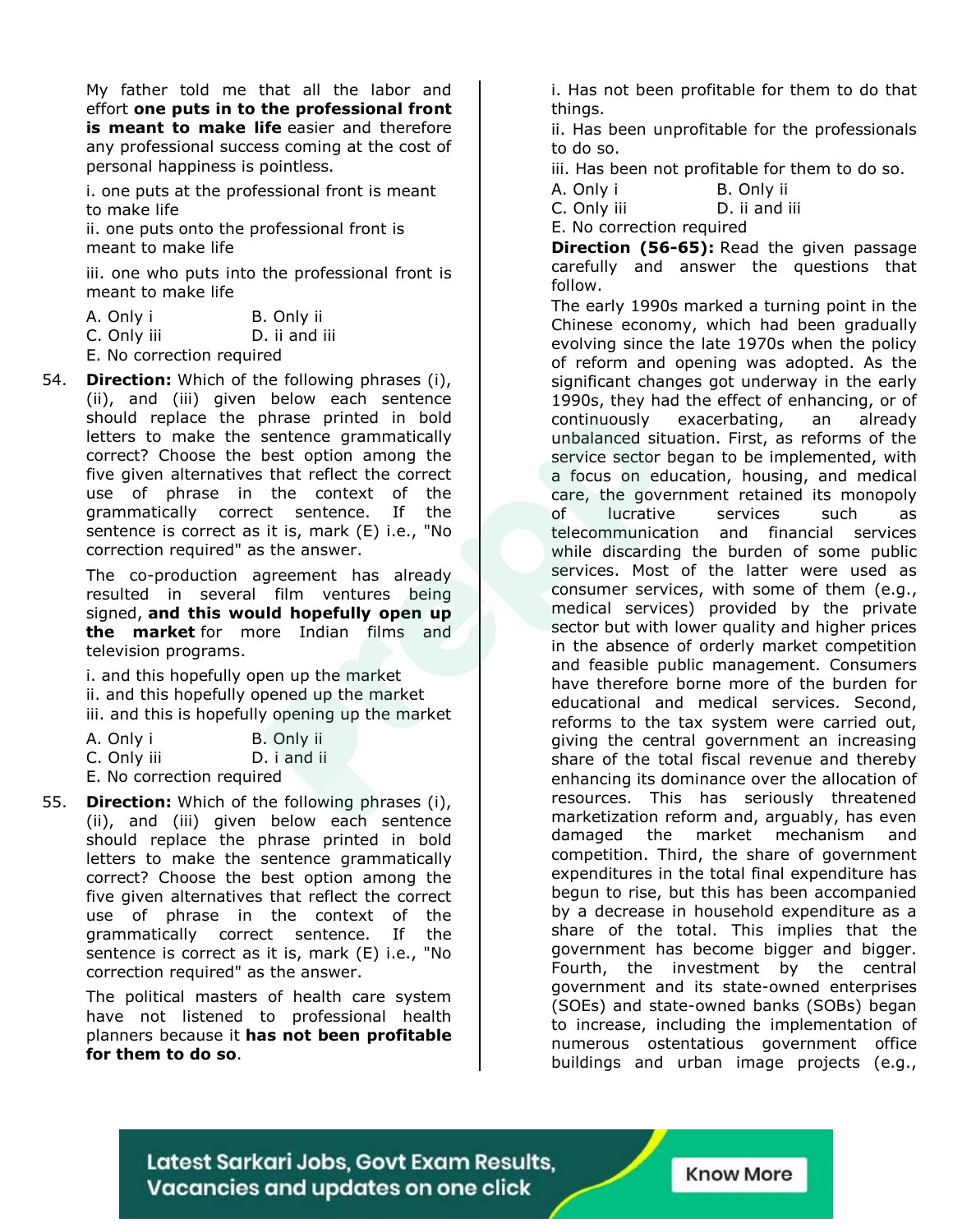Shanghai's magnetic levitation train transport project, which was launched in the early 2000s). Fifth, overproduction of tradable commodities such as apparel and electrical household appliances (due to insufficient domestic demand) coexisted with underproduction of non-tradable services and goods (due to monopoly and high prices or costs). This had the effect of causing the merchandise trade surplus to grow and the services trade deficit to persist. Sixth, a foreign exchange regime reform was introduced so that the renminbi (RMB) devalued significantly against the US dollar in a way that pushed up foreign demand for domestic surplus tradable. Finally, processing trade (i.e., processed and assembled exports using imported materials or intermediates) began to flourish, accounting for almost 50% of the total trade because of lower labor costs, a relatively weak RMB, and attractive incentives to foreign investors.

The reforms to the service sector and the tax system suggest that the Chinese government has become stronger and stronger in pursuing economic growth, thus intervening in and even replacing the market mechanism, while simultaneously becoming weaker and weaker in the provision of public services. Government officials have an incentive to pursue GDP growth because they can gain promotions and 'benefit' that is, creating and seeking all kinds of rents. If they do what they should do (i.e., provide public services), the opportunities for 'benefit' are very limited. This has damaged social and business honesty, making market transactions costlier, and has hindered the division of labor and the externalization of producer services. The third and fourth developments since the early 1990s (outlined above) mean that, in effect, government expenditure is squeezing out household expenditure, and government investment policies (via SOEs and SOBs) are discouraging and even forcing out private investment. The emphasis in manufacturing on processing and assembly in China will likely continue, but it will be at the expense of demand for producer services, including upstream services such as R&D and downstream services such as marketing and after-sale services that are still largely

controlled by foreign firms. This unusual processing trade pattern is characterized by two ends abroad and, thus, the coexistence of rapidly developing manufacturing and underdeveloped producer services at home. The overproduction of tradable commodities and the foreign exchange controls are a natural outcome of the distorted government function and behaviors.

Thus, the underdevelopment of markettransacted services remains an integral part of the economic imbalances that are found in the Chinese economy. This is mainly caused by distortions in the level of government involvement and behavior relative to competitor nations rather than the fact that China is still at an earlier stage in the economic development process than many of the economies that have been used for comparison in this study. Institutional and policy distortions have hindered the functions of the three previously discussed mechanisms of service industry development. So the current problems are reflected in three aspects: a lower level of division of labor and specialization due to higher market transaction costs or transaction inefficiency, backward organizational management, and sluggish demand.

56. The reforms to the tax system in China- (i) damaged market mechanism and competition

(ii) increased the share of revenue of central government

(iii) simplified tax system and boosted growth A. All (i), (ii) and (iii)

- B. Only (ii)
- C. Only (iii)
- D. Both (i) and (ii)
- E. None of the above
- 57. What is the motive of the author behind writing this passage?

A. To suggest methods to solve the unbalanced economic situation of China

B. To analyze how openness of the economy ruined China's trade

C. To assess the progress of China's economy after reforms

D. To explain how policy of reform in China aggravated economic imbalances

E. None of the above

Latest Sarkari Jobs, Govt Exam Results, Vacancies and updates on one click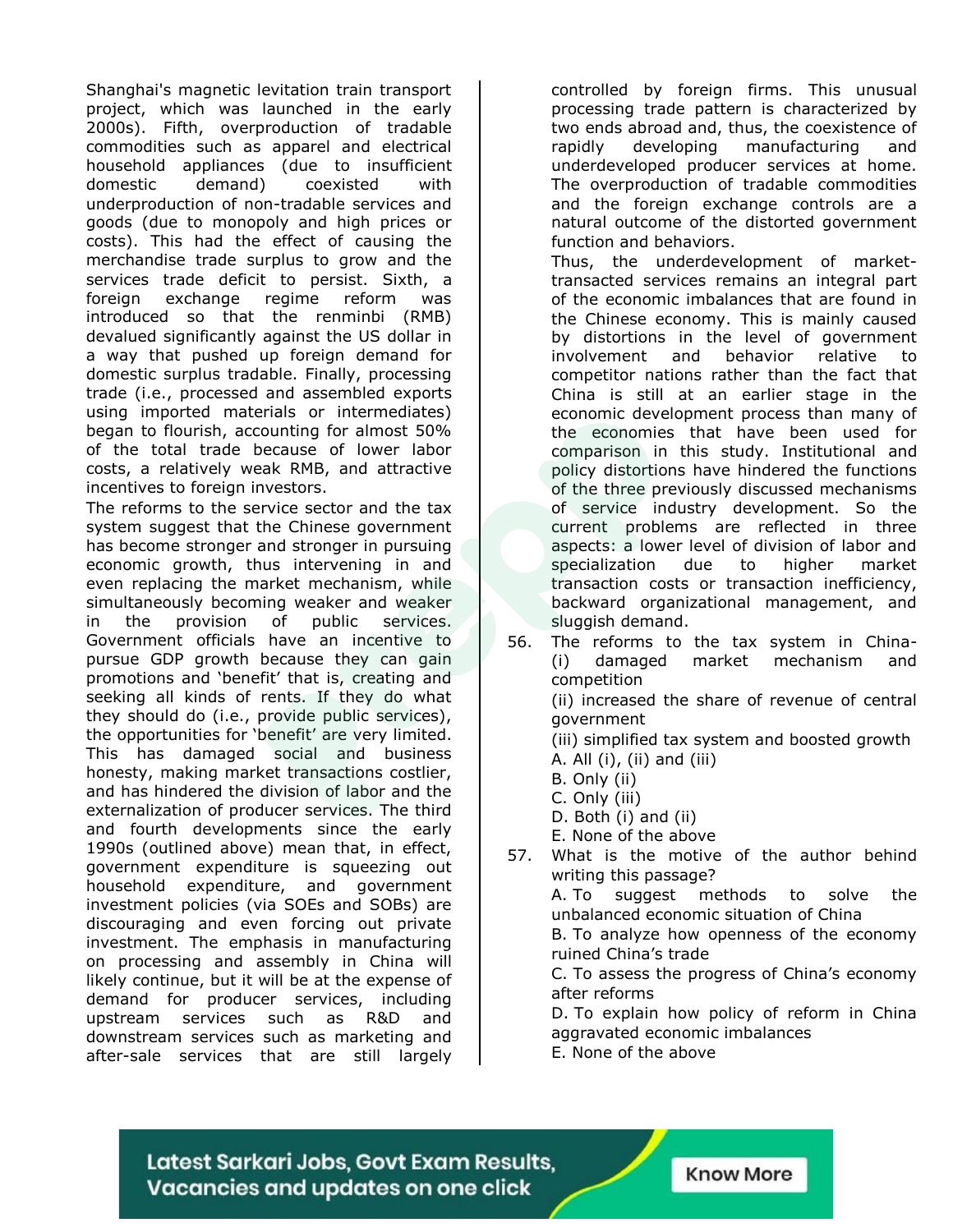58. Which of the following statements is definitely TRUE in the context of the given passage?

(i). The government retained its monopoly over telecommunication and financial services even after reforms

(ii). The policy of reforms and opening was adopted in the late 1970s

(iii). The policy of reforms addressed the problem of unbalance in Chinese economy

A. Only (i) B. Only (ii)

C. Only (iii) D. Both (i) and (ii)

- E. None of the above
- 59. What have been the effects of government expenditure and government investment policies in China?
	- (i). Improved lifestyle of the people

(ii). Reduced household expenditure and private investment

(iii). Bolstered economic growth

- A. Only (i) B. Only (ii)
- C. Only (iii) D. Both (i) and (ii)
- E. None of the above
- 60. Which of the following is MOST SIMILAR in meaning to Sluggish?
	- A. Torpid B. Active
	- C. Spirited D. Squally
	- E. None of these
- 61. What is the most suitable antonym for the word, 'Exacerbating' given in the passage?
	- A. Aid B. Progress
	- C. Worse D. Aggravate
	- E. None of these
- 62. The reason behind government officials not providing public services is-
	- A. the lack of required resources
	- B. its poor utility by the masses
	- C. reduction in their unlawful incentives

D. low reach of these services amongst the masses

- E. All the above
- 63. Which of the following options can be a suitable title for the passage?

A. The upward stride of the dragon economy B. Effects of Chinese debt on the South Asian economy

C. Probable ways to counter the Chinese economical interference

D. The anecdotes about Chinese reforms in the service sector

E. Reasons for the upheaval in the world service economy

- 64. Which of the following is MOST OPPOSITE in meaning to the word "FEASIBLE" ?
	- A. Persuasion B. Duress
	- C. Cinch D. Impediment

E. Impossible

- 65. Which word is the most SIMILAR in meaning to Ostentatious?
	- A. Illumination B. Cohort
	- C. Pretentious D. Surcease
	- E. None of these

**Direction (66-70)**: Read the information carefully and answer the given question.

Ten people are sitting in two parallel rows, containing five people. In one row, J, K, L, M and N are seated and all of them are facing north and in second row, P, Q, R, S and T are seated and all of them are facing south, not necessarily in the same order. Each person also likes a different cartoon character namely, Orange, Black, Violet, Blue, Yellow, Grey, Green, Red, White and Pink, not necessarily in the same order.

N sits exactly in the centre of the row and faces the one who likes Yellow. Only one person sits between S and the one who likes Yellow. S faces one of the immediate neighbours of the one who likes Grey. Only two people sit between K and the one who likes Grey. K faces the one who likes Red. P faces immediate neighbours of L. P does not like Red. M is an immediate neighbour of L. The one who likes Blue is not an immediate neighbour of S. T is not an immediate neighbour of P and faces the one who likes Black. T does not sit at the extreme end of the line. R faces the one who likes White. R does not like Yellow. The one who likes Pink faces north. The one who likes Orange sits to the immediate right of the person who likes Green. S does not like Orange. Violet sits opposite to the person who sits left of the person who likes Orange.

- 66. Which of the following pairs represent the people sitting at extreme end of the rows?
	- A. S, M B. Q, L C. P, N D. Q, J E. R, L
- 67. Who amongst the following likes Blue?
	- A. S B. P
	- C. R D. T
	- E. Q

Latest Sarkari Jobs, Govt Exam Results, Vacancies and updates on one click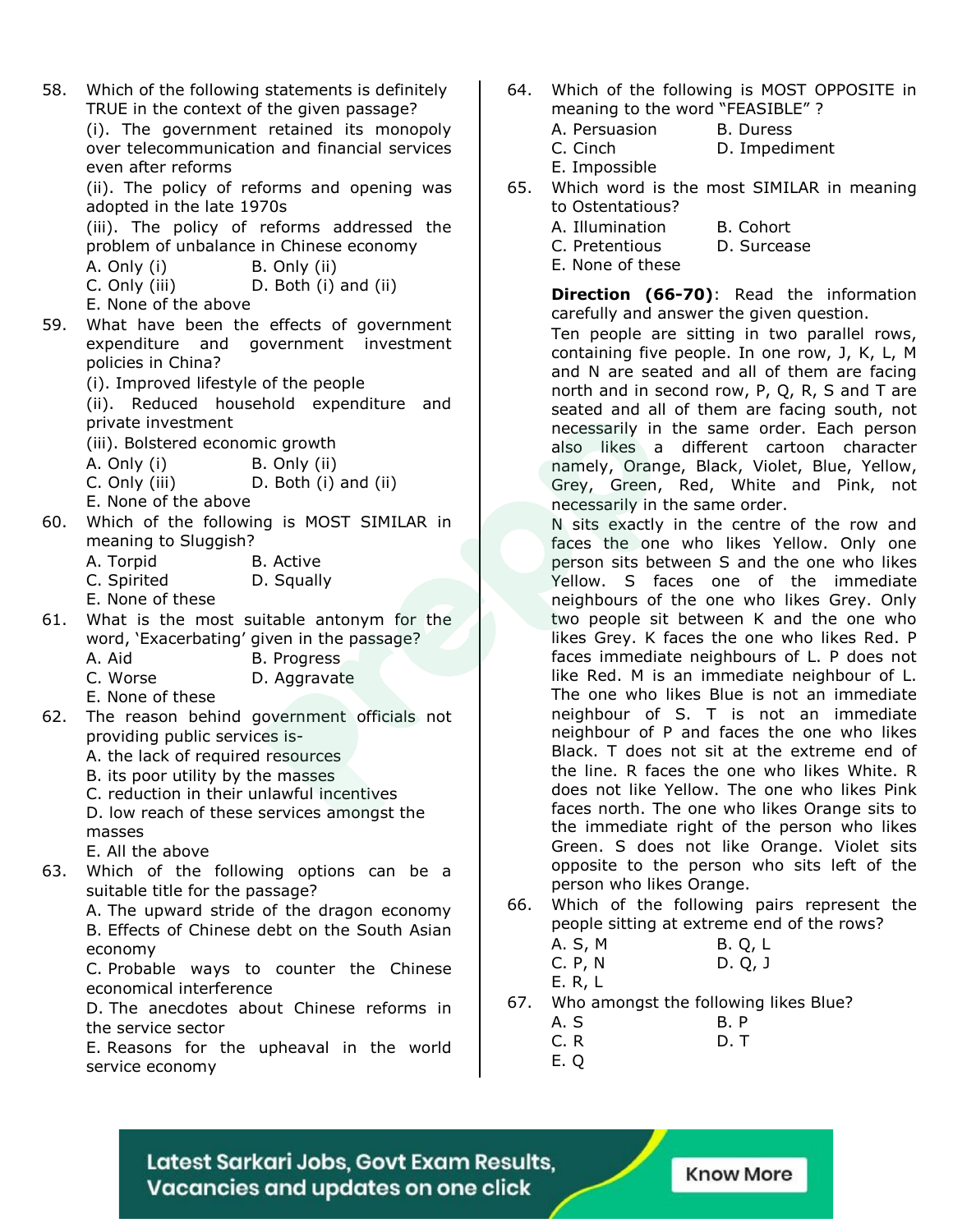- 68. Who amongst the following is an immediate neighbour of the one who likes Pink?
	- A. The one who likes Grey
	- B. The one who likes Green

C. K

- D. The one who likes White
- E. None of these
- 69. Which of the following cartoon character does Q like?
	- A. Orange B. Yellow
	- C. Grey D. Green

E. Red

70. Which of the following statements is definitely true as per the given arrangement?

A. L faces R

- B. Q likes Red
- C. Q is an immediate neighbour of P

D. The one who likes White is an immediate neighbour of P

E. The one who likes Violet faces N

**Direction (71-75) :** Study the information given below and answer the questions based on it.

Eight friends C, D, F, G, L, O, P and Y are sitting on a circular table. Some of them are facing inside while others are facing outside.

• C sits second to the left of Y. G and C are the immediate neighbours.

• Y sits third to the right of O, who is not sitting immediate to C.

• P, who faces outside sits second to the right of D who is facing inside. F and G are sitting opposite to each other.

• D, G and L are facing in the same direction. P and C face in the same direction which is opposite to that of G.

- At least two persons sit between F and P and P is not a neighbour of F.
- 71. Who among the following is facing outside?
	- $A \cdot G$
	- B. Y
	- C. None of the above

D. L

- E. D
- 72. What is the position of P with respect to C? A. Second to the left B. Third to the right C. Second to the right D. Fourth to the left E. Third to the left
- 73. Who among the following is sitting opposite to L?

| A. P | B.C |  |
|------|-----|--|
| C, O | D.M |  |

E. D

- 74. Which of the following combination is not true?
	- A. C Outside B. D Inside C. G - Inside D. O - Inside E. L - Inside
- 75. How many persons are sitting between D and Y if counted anti-clockwise starting from D?
	- A. Two B. Three

C. More than 4 D. None

E. One

**Direction (76-80):** Study the information given below and answer the questions based on it.

Eight boxes are arranged from top to bottom. Box number 1 is at the top position and box number 8 is at the bottom position. Their colors are i.e. Brown, Black, Red, White, Pink, Blue, Yellow and Green, not necessarily in the same order.

Two boxes are between Black and Pink boxes. The blue box is placed at even number position but not at  $8<sup>th</sup>$  position. One box is between Blue and White box. The White box is above the Blue box. The number of boxes above White box is same as the number of boxes below Pink box. There is one box between green and red box. The green box is placed above red box. The number of boxes between Yellow and Pink box is same as Brown and Blue box.

- 76. Which of the following color box is kept at top position?
	- A. Red B. Black C. Green D. White E. Yellow
- 77. How many boxes are kept between Red and Yellow Boxes?
	- A. 0 B. 1 C. 2 D. 3
	- E. 4
- 78. What is the position of Brown box?

| A.2 <sup>nd</sup> | B.4 <sup>th</sup> |
|-------------------|-------------------|
| C.7 <sup>th</sup> | D.6 <sup>th</sup> |
| E.8 <sup>th</sup> |                   |

- 79. Which of the following combination of position and color is correct?
	- A. Red-1 <sup>st</sup> B. Yellow-7<sup>th</sup>
	- C. Green-3rd
		- D. None is correct
	- E. Pink-6<sup>th</sup>

Latest Sarkari Jobs, Govt Exam Results, Vacancies and updates on one click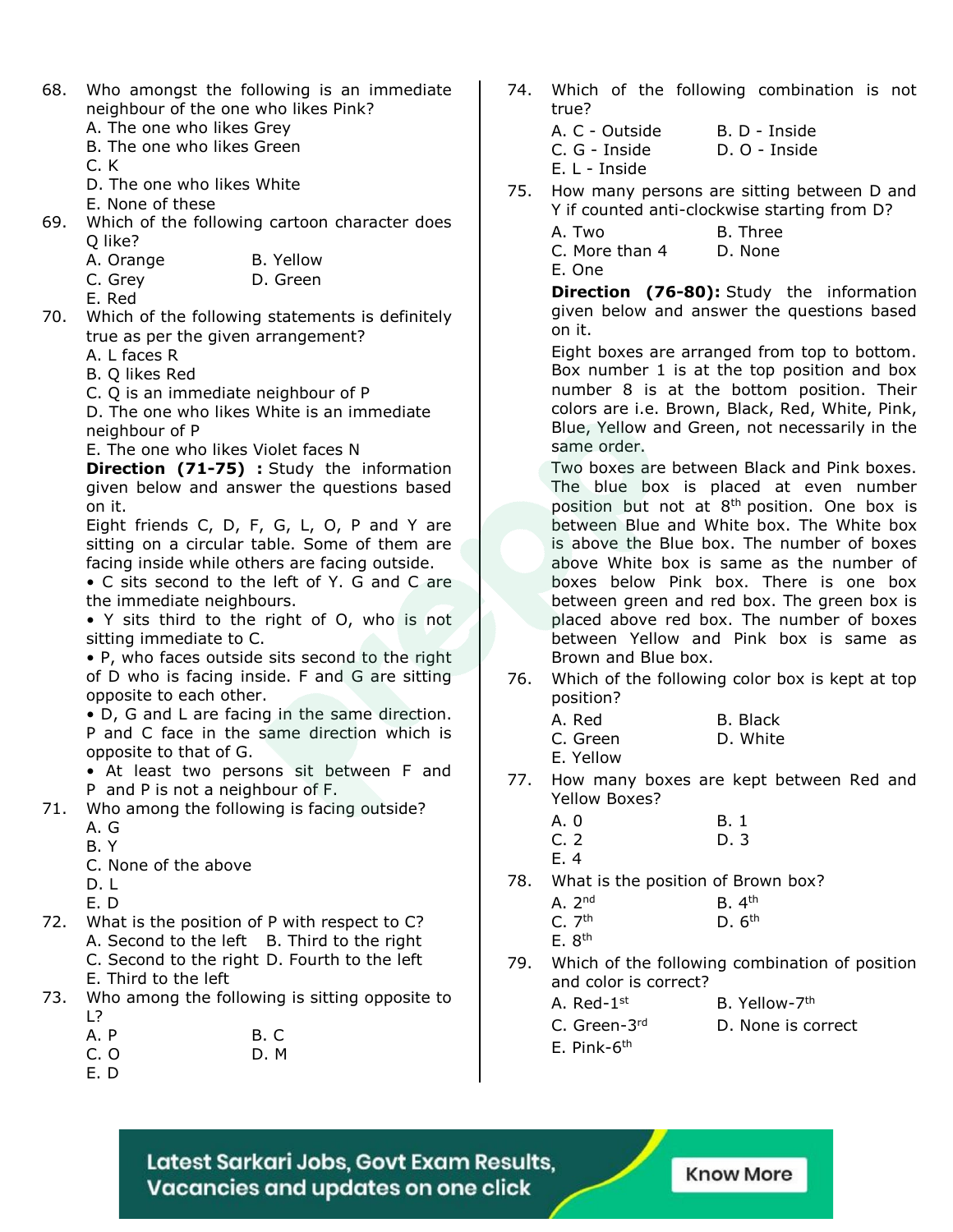80. Which of the following color box is not kept above the Pink Box?

| A. White | B. Green |
|----------|----------|
| C. Red   | D. Blue  |

E. Black

81. **Direction:** In these questions, the relationship between two elements is shown in the statements. These statements are followed by two conclusions.

#### **Statement**:

 $K > R = L$ ,  $P > L$ ,  $R \ge S$ **Conclusion**:

**I.** S < L

**II.** L = S

A. If only conclusion I follow.

B. If only conclusion II follow.

C. If either conclusion I or conclusion II follows.

- D. If neither conclusion I nor II follows.
- E. If both conclusion I and II follows.
- 82. **Direction:** In these questions, the relationship between two elements is shown in the statements. These statements are followed by two conclusions.

#### **Statement**:

 $Z < L < W = N = K < A$ 

#### **Conclusion**:

 $I. A > L$ 

- **II.**  $Z = A$
- A. If only conclusion I follow.
- B. If only conclusion II follow.

C. If either conclusion I or conclusion II follows.

D. If neither conclusion I nor II follows. E. If both conclusion I and II follows.

83. **Direction:** In these questions, the relationship between two elements is shown in the statements. These statements are followed by two conclusions.

#### **Statement**:

 $Y > A < N$ ,  $Y = B < P$ **Conclusion**:  $I. P > A$ 

$$
II. N > B
$$

- A. If only conclusion I follow.
- B. If only conclusion II follow.

C. If either conclusion I or conclusion II follows.

- D. If neither conclusion I nor II follows.
- E. If both conclusion I and II follows.

84. **Direction:** In these questions, the relationship between two elements is shown in the statements. These statements are followed by two conclusions. **Statement:**  $X = M < A < S = T < R$ 

#### **Conclusion**:

- $I. M = T$
- **II.** R > A
- A. If only conclusion I follow.
- B. If only conclusion II follow.

C. If either conclusion I or conclusion II follows.

- D. If neither conclusion I nor II follows.
- E. If both conclusion I and II follows.
- 85. **Direction:** In these questions, the relationship between two elements is shown in the statements. These statements are followed by two conclusions.

#### **Statement**:

 $A = M > P$ ,  $N > R$ ,  $A > T$ 

#### **Conclusion**:

- $I. T = P$
- II.  $R < A$
- A. If only conclusion I follow.

B. If only conclusion II follow.

C. If either conclusion I or conclusion II follows.

D. If neither conclusion I nor II follows.

E. If both conclusion I and II follows.

86. **Directions:** In each question below are three statements followed by two conclusions numbered I and II. You have to take the three given statements to be true even if they seem to be at variance with commonly known facts and then decide which of the given conclusions logically follows from the three statements disregarding commonly known facts.

#### **Statements:**

All numbers are digits.

All alphabets are numbers.

All words are alphabets.

#### **Conclusions:**

**I.** All words are digits.

**II.** Some numbers are not words.

A. If only Conclusion I follows.

B. If only Conclusion II follows.

C. If either Conclusion I or Conclusion II follows

D. If neither Conclusion I nor Conclusion II follows

E. If both Conclusions I and II follow.

Latest Sarkari Jobs, Govt Exam Results, Vacancies and updates on one click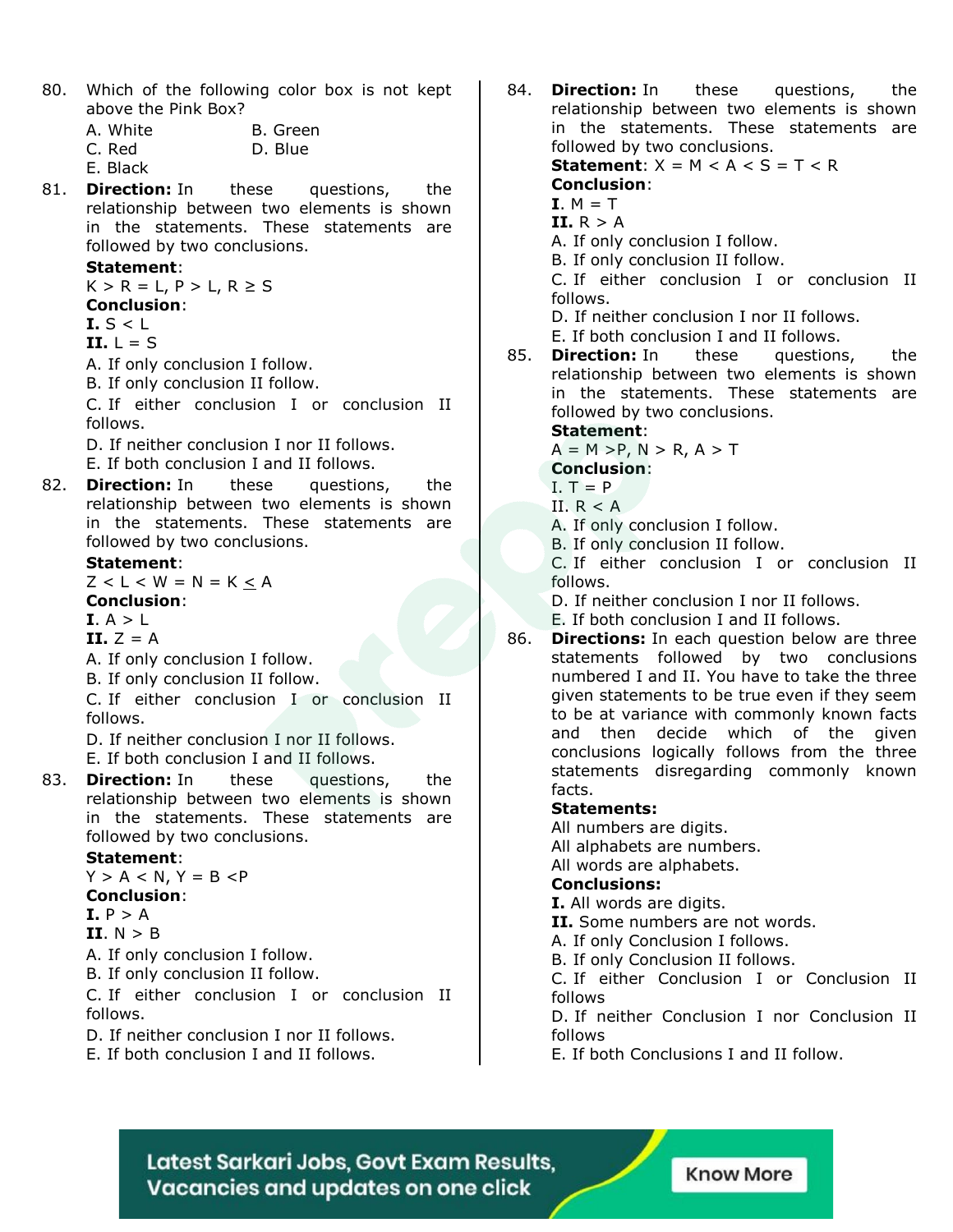87. **Direction:** In each of the questions below are given three statements followed by three conclusions numbered I, II, and III. You have to take the given statements to be true even if they seem to be at variance with commonly known facts. Read all the conclusions and then decide which of the given conclusions logically follow(s) from the given statements disregarding commonly known facts.

#### **Statements:**

Some tables are chairs.

All chairs are benches.

All benches are desks.

#### **Conclusions:**

I. Some desks are tables.

II. Some benches are tables.

III. Some desks are chairs.

A. Only I follows B. Only II follows

C. Only III follows D. Only II and III follow E. All follow

88. **Directions:** In each of the questions below are given three statements followed by three conclusions numbered I, II and III. You have to take the given statements to be true even if they seem to be at variance from commonly known facts. Read all the conclusions and then decide which of the given conclusions logically follows from the given statements disregarding commonly known facts.

#### **Statements**:

Some bags are plates. Some plates are chairs. All chairs are tables.

#### **Conclusions**:

- I. Some tables are plates.
- II. Some chairs are bags.
- III. No chair is bag
- A. Only I follow
- B. Only II follows
- C. Only III follows
- D. Only II and III follow
- E. Either II or III and I follow
- 89. **Direction:** In each questions given below three statements are followed by two conclusions numbered I and II. You have to take the three given statements to be true even if they seem to be at variance with the commonly known facts. Read the conclusions and decide which conclusion logically follows from the three given statement disregarding commonly known facts. Give answer

#### **Statements:**

Some books are papers. No paper is magazine. All magazines are pens.

#### **Conclusions:**

- I. Some books are not magazines.
- II. Some books are magazines.
- A. Only conclusion I follows.
- B. Only conclusion II follows.
- C. Either conclusion I or II follows.
- D. Neither conclusion I nor II follows.
- E. Both conclusion I and II follow.
- 90. **Direction:** In each of the following questions three statements are given and these statements are followed by two conclusions numbered (1) and (2). You have to take the given three statements to be true even if they seem to be at variance from commonly known facts. Read the conclusions and then decide which of the given conclusions logically follows from the two given statements, disregarding commonly known facts. **Statements:** All books are novels.

No novel is a magazine.

All magazines are newspaper.

**Conclusions:** I. No book is a magazine.

- II. Some newspaper are novels.
- A. If only (I) conclusion follows
- B. If only (II) conclusion follows
- C. If either (I) or (II) follows
- D. If neither (I) nor (II) follows and
- E. If both (I) and (II) follow

**Direction (91-95):** *Study the following information carefully and answer the questions given below:*

7 friends-A, B, C, D, E, F and G likes different colors-Red, Pink, Brown, Blue, Black, Green and Orange but not necessarily in the same order. They go to picnic on three different days of the week-Tuesday, Wednesday and Sunday. At least two and not more than three persons go to picnic on the same day. D likes Green and he does not go to picnic on Sunday. The one who likes Black goes to picnic on Wednesday. A goes to picnic on Tuesday only with E and he likes Red. B and C do not go to picnic on the same day. Those one who go to picnic on Tuesday do not like Brown color. F likes Blue but does not go to picnic on Wednesday. G goes to picnic on the same day as F. C likes Pink color.

Latest Sarkari Jobs, Govt Exam Results, Vacancies and updates on one click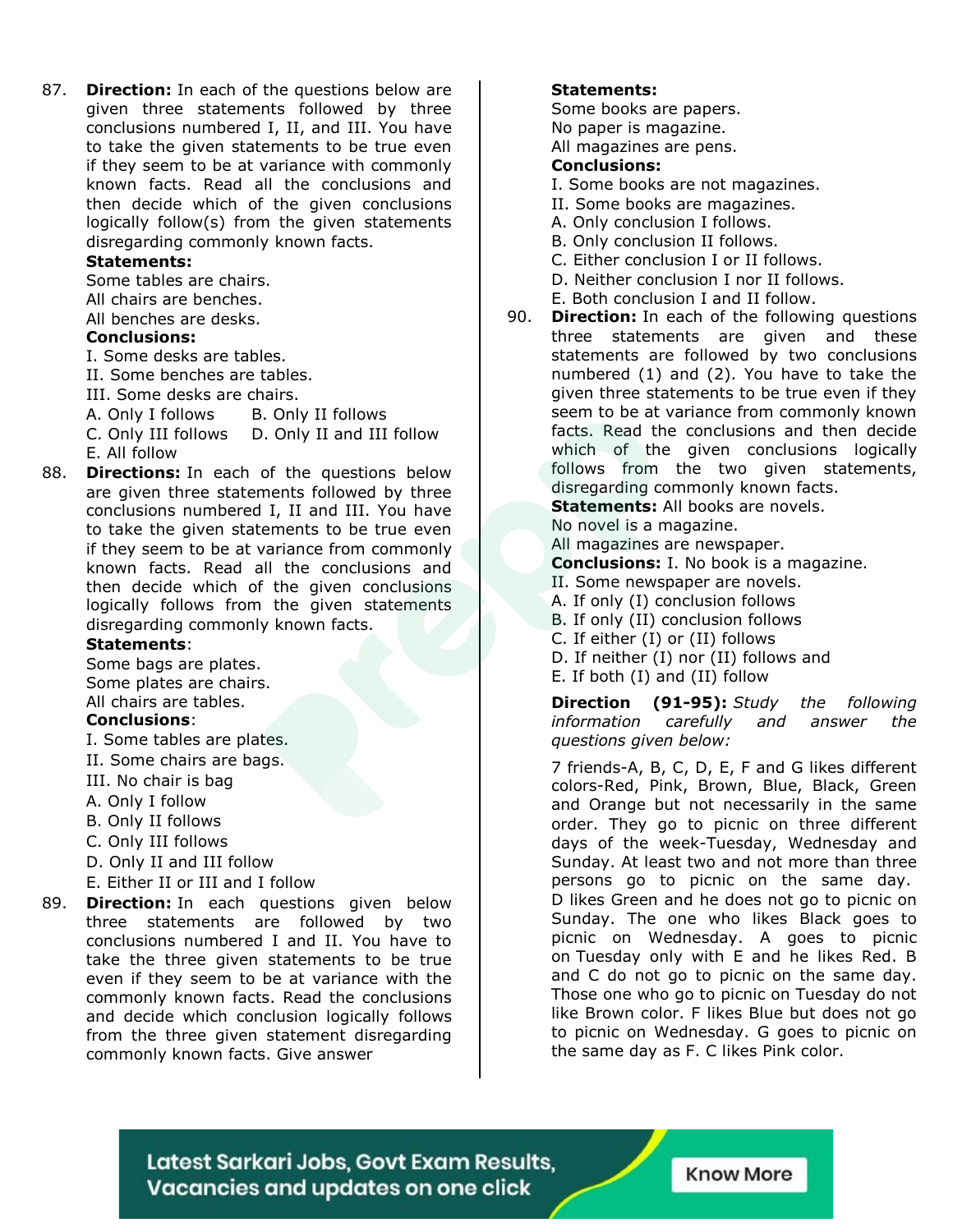| 91. |  |  |  | Who among the following likes Black? |  |  |
|-----|--|--|--|--------------------------------------|--|--|
|-----|--|--|--|--------------------------------------|--|--|

- A. B B. G
- C. E D. F
- E. None of these
- 92. Which of the following combination is true? A. E-Wed-Orange B. G-Sunday-Brown C. F-Sunday-Brown D. D-Wed-Pink E. None of these 93. Which of the following group of persons goes
	- to picnic on Sunday? A. F,G B. C,F,G
		- C. G,E,F D. F,C
		- E. None of these
- 94. E likes which color?
	- A. Blue B. Pink
	- C. Brown D. Green
	- E. None of these
- 95. B goes to picnic on which of the following day?
	- A. Tuesday B. Wednesday
	- C. Sunday D. Can't be determined
	- E. None of these

**Direction (96-97):** *Study the following information and answer the given questions.* S is the wife of J. A is the only son of X. O is the only sister of N. Y is the father of A. The J and X are the brother and sister may or may not be respectively. S is the mother of the two children and neither of them is a son.

96. What is the relation of O with respect to the X?

| A. Uncle. |  |  | B. Niece. |            |
|-----------|--|--|-----------|------------|
| C. Aunt.  |  |  |           | D. Sister. |
| - - ''    |  |  |           |            |

E. Can't be determined

- 97. What is the relation of A with respect to the person N?
	- A. Brother-in-law B. Cousin C. Sister D. Father
	- E. Uncle

**Direction (98-100):** *Study the following information carefully and answer the questions given below:*

Point R is to the northwest of point U, which is to the south of point Q, which is to the west of point S. Point T is to the north of point S and to the east of point P, which is in the same line as Q and U. R is in the same line as S and Q.

- 98. If the distance between T and S is 5m and that between Q and U is 3m, then what is the distance between point P and U?
	- A. 6m B. 7m
	- C. 9m D. 8m
	- E. None of these
- 99. Point R is in which direction with respect to Point T?

| A. Northwest | B. Northeast |
|--------------|--------------|
| C. Southwest | D. Southeast |
| _ _ _ _ _ _  |              |

- E. None of these
- 100. How many such pairs of letters are there in the word HORIZONTAL, each of which has as many letters between them in the word (in both forward and backward directions) as they have between them in the English Language alphabetical series?
	- A. None B. One
	- C. Two D. Three
	- E. More than three

\*\*\*

Latest Sarkari Jobs, Govt Exam Results, Vacancies and updates on one click